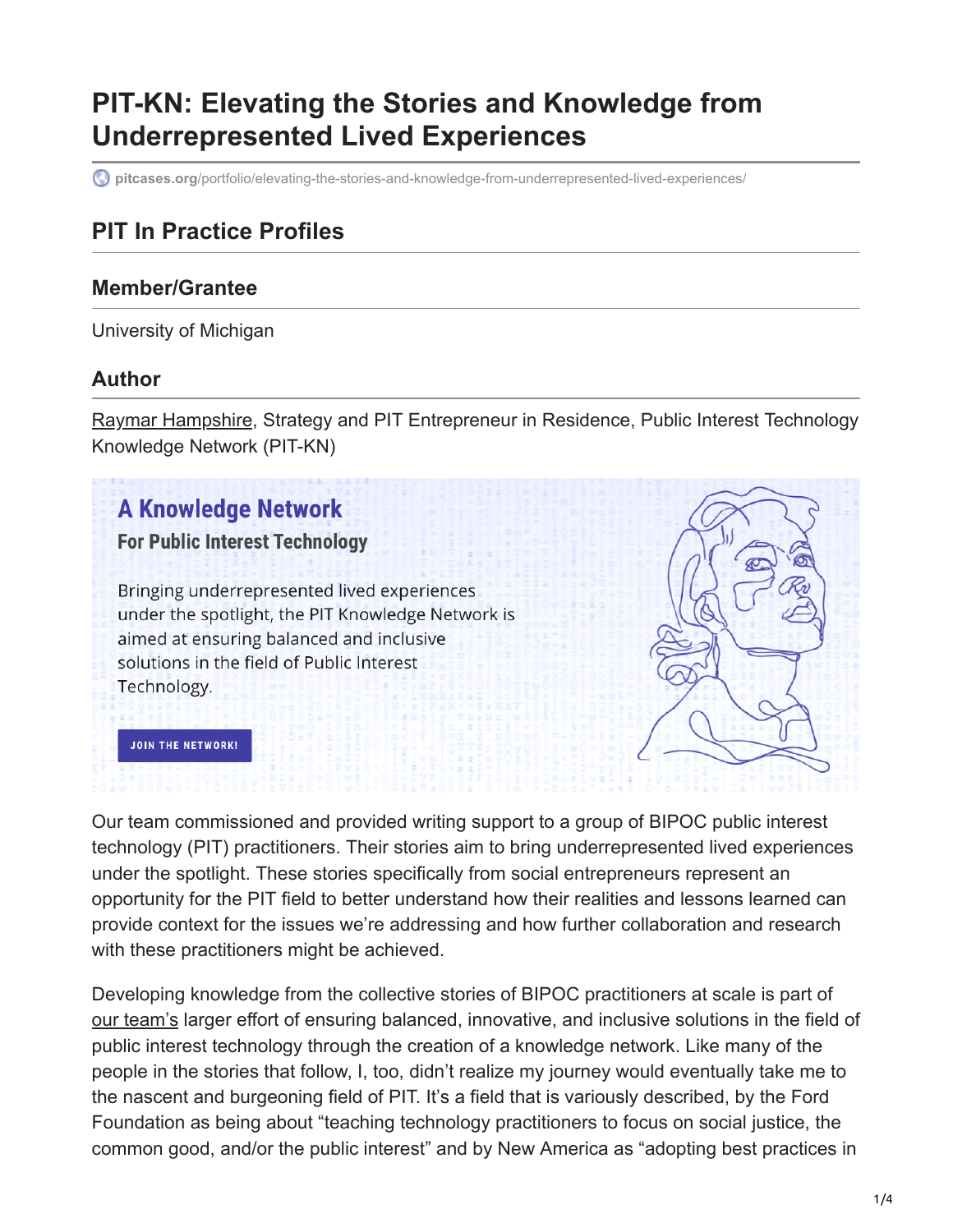human-centered design, product development, process re-engineering, and data science to solve public problems in an inclusive, iterative manner — continuously learning, improving, and aiming to deliver better outcomes to the public."



As a social entrepreneur I've been conditioned to quickly meet startup development milestones — from developing business plans, minimum viable products, and proof-ofconcepts, to presenting pitch decks, all at a frantic and often, frankly, unhealthy pace without the luxury to stop, reflect, and document the embodied knowledge that I've developed along the way.

My journey can be summed up as spending a lot of time hustling forward only to wait until a funder decides whether to take a chance or not. I, too, share the experience of sifting through and pitching an army of gatekeepers, many of whom discount or don't understand the unique and idiosyncratic lived experiences that I have. In the process, I've become keenly aware of the imbalance of power they possess. Having a lack of agency to actualize your dreams can become disempowering and lead to burnout for people who want to make change.

The inherent challenges of persuading and landing the necessary funding to scale your efforts as a social entrepreneur cannot be overstated, but it's felt compounding at times for me. Looking back on various parts of my journey, I realize that many funding opportunities were never real and the juice was never worth the squeeze. While being in community with other social entrepreneurs, I've learned that many founders also regretted having spent so much time chasing funding opportunities down dead-end roads.

Over the years I've obsessed about how to disrupt the power dynamics within the startup ecosystem that rewards only a small number of founders from historically marginalized communities who find a way to break through and meet their funding milestones. Getting to a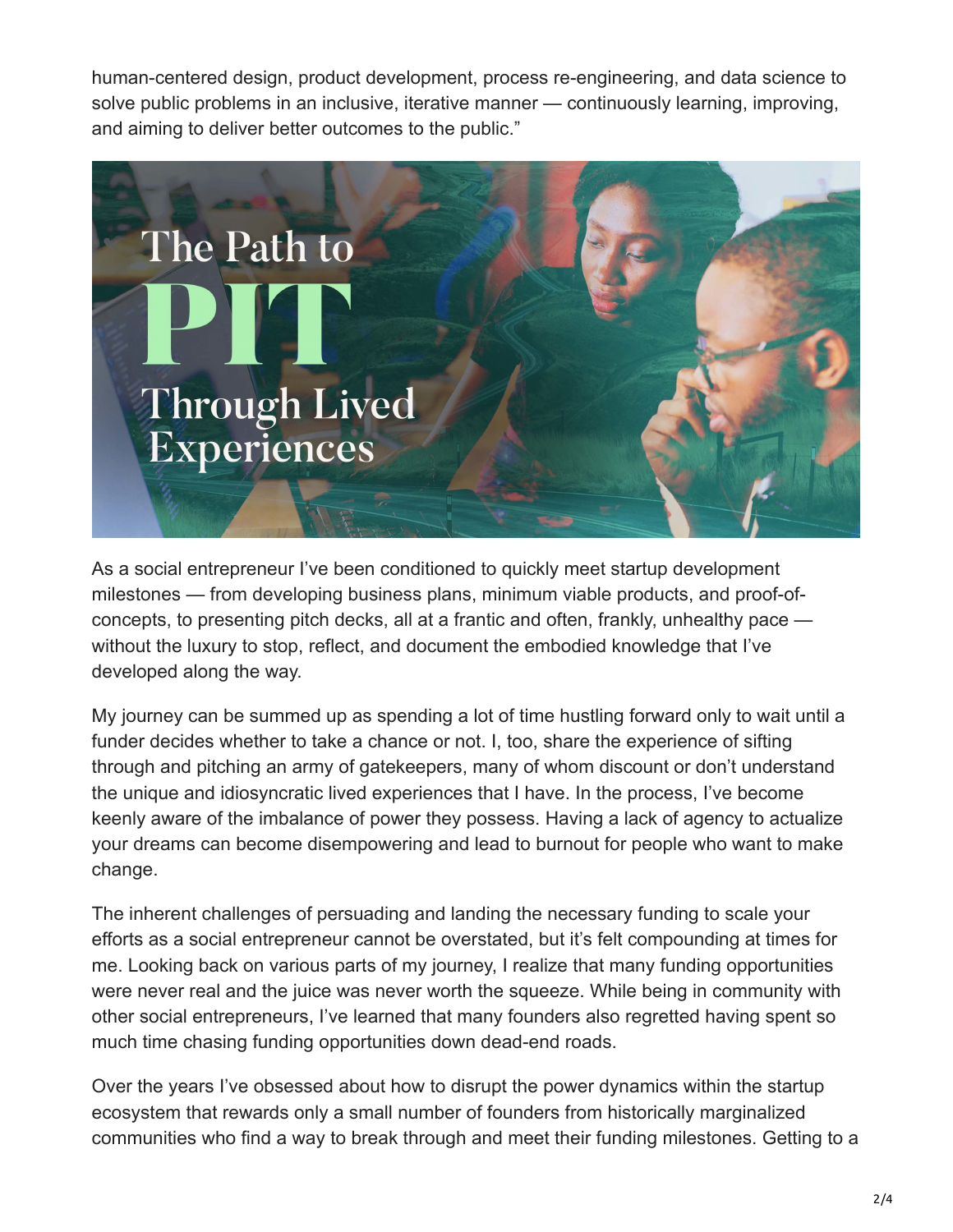point where I'm more concerned with rewriting the rules than playing along has required a great deal of reflection and soul-searching during the COVID-19 pandemic:

*How can I focus, balance, and bring to bear the various experiences I have had as cofounder and social entrepreneur that are also animated by a desire of better public policy and social innovation, and as a consultant who worked with government agencies to identify insights in big data and develop models to make operational decisions more objective, all while reconciling the challenges and lessons learned from my time developing national programming for a presidential foundation?*

It has meant plowing through uncertainty in a field taking shape rapidly and inviting other social entrepreneurs to explore this space with me.

https://pitcases.org/portfolio/dwayne-barnes-pit-kn-elevating-the-stories-and-knowledge[from-underrepresented-lived-experiences/It has meant shedding some of the bad habits](https://pitcases.org/portfolio/dwayne-barnes-pit-kn-elevating-the-stories-and-knowledge-from-underrepresented-lived-experiences/) I developed as an entrepreneur and taking a page from academia by incorporating a slower pace — one more intentional and thoughtful about research and development.

In 2019, my journey brought me to the field of public interest technology through a  $\overline{PI}$ experiential learning course at University of Michigan, where I led efforts to match School of Information and Ford School of Public Policy graduate students with Detroit-based tech social entrepreneurs. The course was a mix of practical application and theoretical concepts on algorithmic biases and structural barriers. Based on this experience, I worked [collaboratively to document findings on building career pathways for diverse public interest](https://www.newamerica.org/pit/reports/building-career-pathways-for-diverse-public-interest-technology-entrepreneurs/) technology entrepreneurs (previously described as social entrepreneurs), where we found that this segment of practitioners didn't identify as being included within the field of PIT despite sharing the same goals and approaches as technologists also working to create equitable solutions. We found that there is a lack of visibility of people who are most affected by the multitude of problems that PIT hopes to solve, which highlighted an opportunity to further democratize the knowledge space by helping to usher in a community of BIPOC PIT entrepreneurs.

Finally, like the journey through the startup ecosystem itself, the binding constraint to meeting growth and impact milestones within PIT also has less to do with technical expertise and more to do with the challenges related to having thin or nonexistent networks within the field, in that the lack of a visible critical mass of BIPOC practitioners in PIT robs them of representation. These issues create a vicious cycle. Reversing this trend for BIPOC PIT entrepreneurs is key to our focus, and we intend to dedicate our efforts to this.

Designing systems that democratize and scale knowledge development driven by storytelling from communities of BIPOC PIT entrepreneurs is difficult, but the pursuit is worthwhile. It's a recognition that the journey that PIT entrepreneurs are on is just as important as their